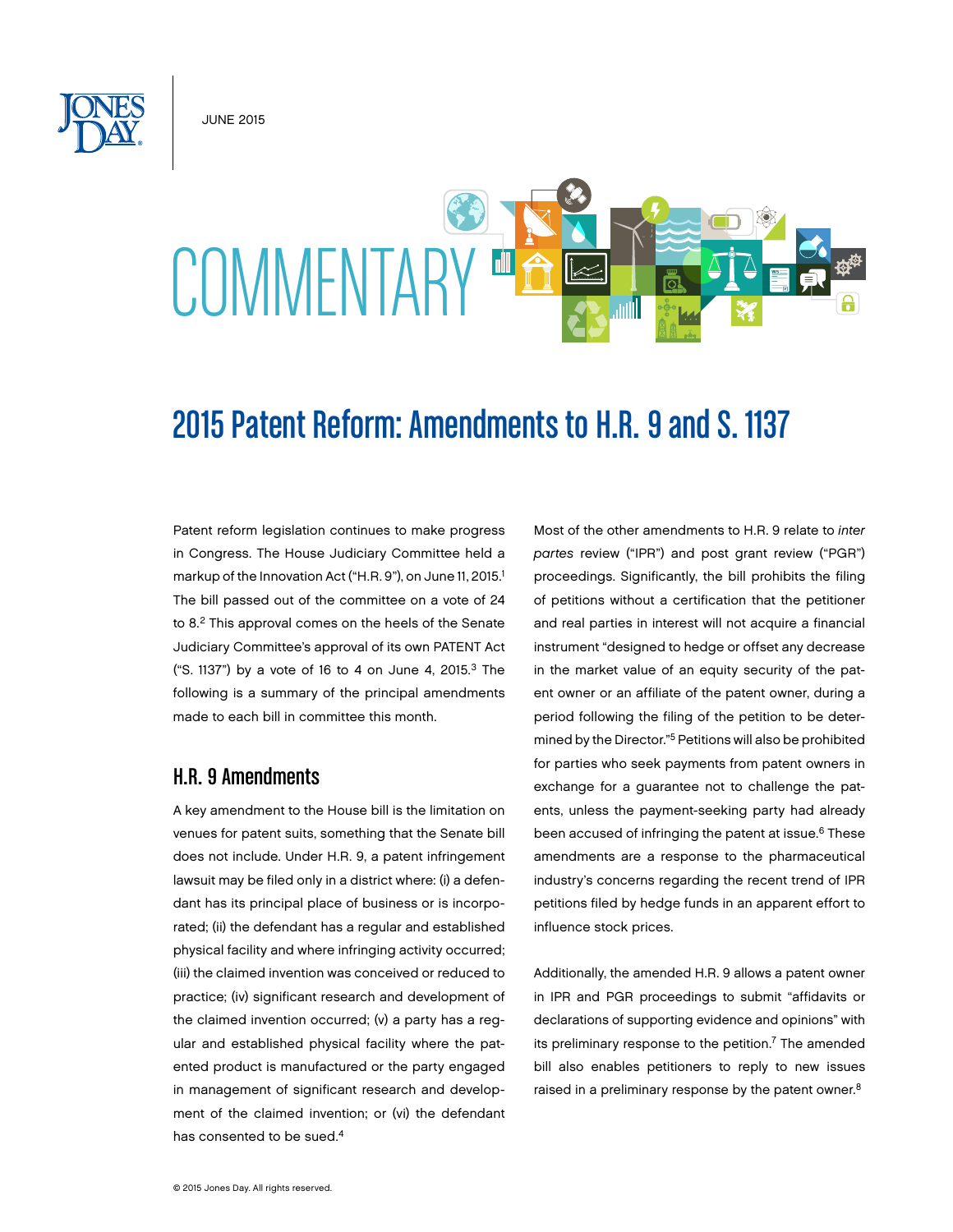## S. 1137 Amendments

The key amendments to the Senate bill predominantly relate to IPR and PGR proceedings. Specifically, similar to provisions already included in the original H.R. 9, the Senate bill was amended to change the claim construction standard from the "broadest reasonable interpretation" to the narrower "customary meaning" standard that is applied by district courts.9 This narrower claim construction standard is more favorable to patent owners. Further, as also provided in H.R. 9, S. 1137 was amended to require the Patent Trial and Appeals Board ("PTAB") to consider prior claim construction by a court in a civil action.<sup>10</sup>

Like H.R. 9, the amended Senate bill allows a patent owner to support a preliminary response by affidavits or declarations of supporting evidence, and allows a petitioner to reply to new issues raised in the patent owner's preliminary response.11 In its latest form, the bill also allows patent owners to propose one or more substitute claims that are narrower in scope than the challenged claim(s), and requires the petitioner to prove unpatentability of the substituted claims by a preponderance of the evidence.<sup>12</sup> In addition, the bill now allows either party to present live testimony (including crossexamination of adverse witnesses) at the final hearing if the panel finds that such testimony would be helpful.<sup>13</sup>

To guard against petitioners presenting broader claim construction arguments during post grant proceedings and narrower claim construction arguments during subsequent district court proceedings, S. 1137 now includes a provision requiring each party to be bound by the claim construction arguments that were made and adopted during post grant proceedings.<sup>14</sup> In an effort to address concerns of bias against patent owners by individuals on the three-judge PTAB adjudicating panel who also participated in the decision to institute the IPR/PGR proceeding, the bill now permits only one judge who participated in the institution proceeding to be a member of the adjudicating panel. Further, the Director of the U.S. Patent and Trademark Office ("USPTO") may designate other individuals who are not members of the PTAB to participate in decisions to grant or deny a petition to institute a review proceeding.<sup>15</sup>

Under the current rules, a petitioner is barred from filing an IPR petition more than one year after the date on which the

petitioner is served with a complaint for infringement of the challenged patent.16 Under the amendments to S. 1137, the statutory bar would be applied on a claim-by-claim basis.17 That is, the statutory bar would only apply to the specific patent claims that the patent owner alleged the petitioner was infringing. Further, the statutory bar would apply to all claims that the petitioner later seeks to join in a motion for joinder.<sup>18</sup> The statutory bar for such claims would be based on when the petitioner was first served with a complaint or amended complaint alleging infringement of those patent claims to be added.<sup>19</sup>

# Key Differences Between the Two Bills

The latest amendments have brought the bills closer to each other in some ways. For example, the amendments to S. 1137 incorporate the narrower district court claim construction standard for IPR and PGR proceedings, as originally provided in H.R. 9. Also, although some committee witnesses and commentators have urged that the burden of proof to invalidate patent claims in IPR and PGR proceedings should be raised from a preponderance of the evidence to clear and convincing evidence, and although S. 1137 incorporates a presumption of patent validity for IPR and PGR proceedings, neither bill changes the current preponderance burden.<sup>20</sup> However, the bills still differ in certain respects.

For example, H.R. 9 prohibits the filing of PGR petitions by hedge funds trying to influence stock prices, but S. 1137 does not include a similar provision. On the other hand, H.R. 9 does not include the provisions in S. 1137 that modify the composition of adjudicating panels, estop parties from urging different claim constructions in subsequent actions, and permit substitute claims. Additionally, although H.R. 9 limits venue for patent actions to prevent forum-shopping, S. 1137 does not address this concern. Finally, S. 1137 puts the burden on the prevailing party to demonstrate entitlement to an attorneys' fee award, whereas under H.R. 9, attorneys' fee awards are automatic unless the nonprevailing party's conduct was justified or special circumstances make an award unjust. These differences would have to be conformed before final legislation is enacted.

The chart below summarizes key provisions of both bills and, where applicable, indicates the latest amendments to the bills. We will continue to monitor the bills and provide updates as necessary.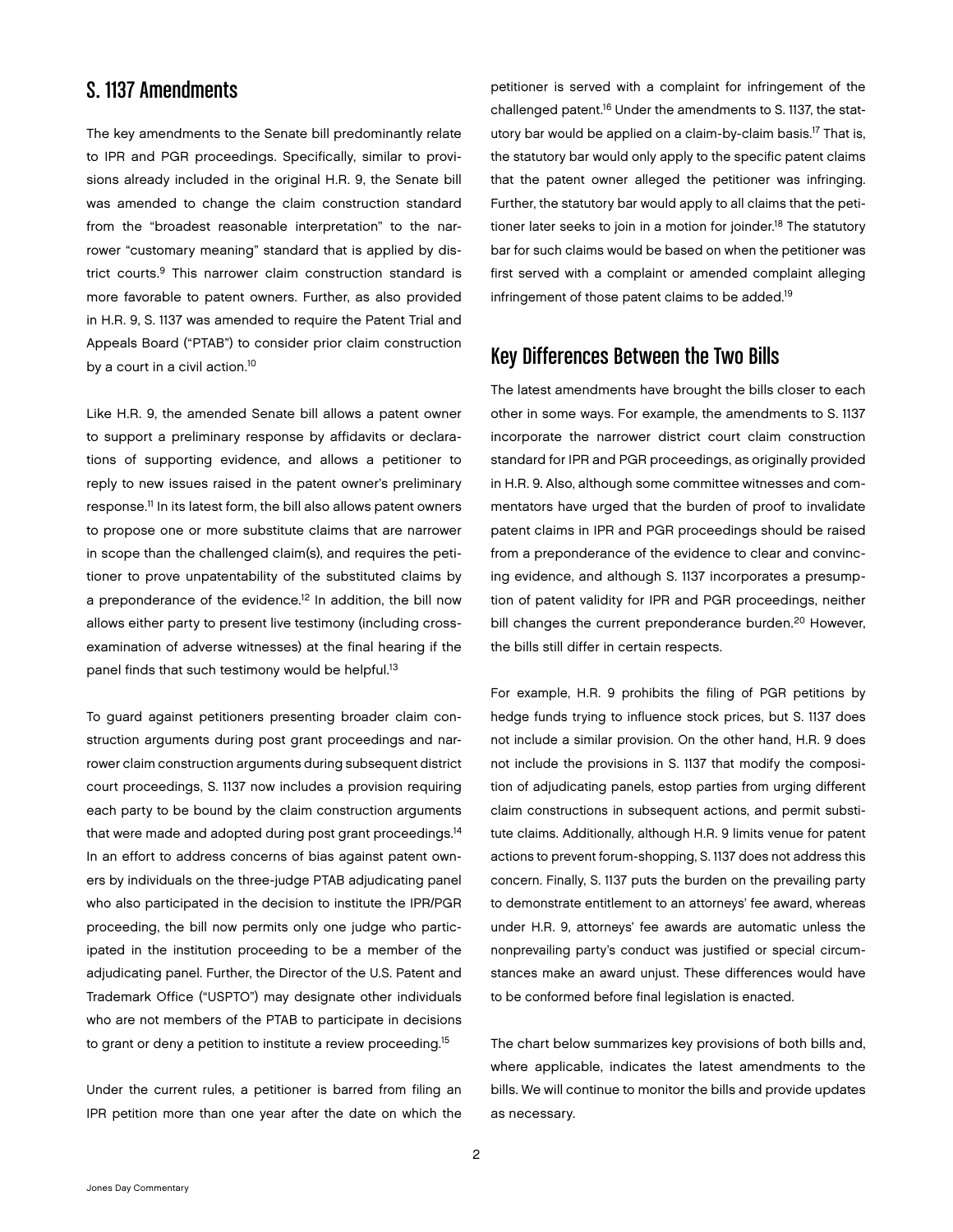# Innovation Act (H.R. 9) and PATENT Act (S. 1137): A Comparison of Key Provisions

| <b>TOPIC</b>                                | Innovation Act-H.R. 9                                                                                                                                                                                                                                                                                                                                                                                                                                                                                                                                                                                                                                                                                                                                                                                                                                                                                                                                                                                                                                                                                                                                                                                                                                                                                                                                                                                                                                                                                                                                                                                                                                                                                                                                                                                                                                                                                            | PATENT Act-S. 1137                                                                                                                                                                                                                                                                                                                                                                                                                                                                                                                                                                                                                                                                                                                                                                                                                                                                                                                                                                                                                                                                                                                                                                                                                                                                                                                                                                                                                                                                                                                                                                                                                                                                                                                                                                                                                                                                                                                                                                                                                                                                                                                                                                                                                                                                                                                                                                                                                                                                                                                                                                                                                                                 |
|---------------------------------------------|------------------------------------------------------------------------------------------------------------------------------------------------------------------------------------------------------------------------------------------------------------------------------------------------------------------------------------------------------------------------------------------------------------------------------------------------------------------------------------------------------------------------------------------------------------------------------------------------------------------------------------------------------------------------------------------------------------------------------------------------------------------------------------------------------------------------------------------------------------------------------------------------------------------------------------------------------------------------------------------------------------------------------------------------------------------------------------------------------------------------------------------------------------------------------------------------------------------------------------------------------------------------------------------------------------------------------------------------------------------------------------------------------------------------------------------------------------------------------------------------------------------------------------------------------------------------------------------------------------------------------------------------------------------------------------------------------------------------------------------------------------------------------------------------------------------------------------------------------------------------------------------------------------------|--------------------------------------------------------------------------------------------------------------------------------------------------------------------------------------------------------------------------------------------------------------------------------------------------------------------------------------------------------------------------------------------------------------------------------------------------------------------------------------------------------------------------------------------------------------------------------------------------------------------------------------------------------------------------------------------------------------------------------------------------------------------------------------------------------------------------------------------------------------------------------------------------------------------------------------------------------------------------------------------------------------------------------------------------------------------------------------------------------------------------------------------------------------------------------------------------------------------------------------------------------------------------------------------------------------------------------------------------------------------------------------------------------------------------------------------------------------------------------------------------------------------------------------------------------------------------------------------------------------------------------------------------------------------------------------------------------------------------------------------------------------------------------------------------------------------------------------------------------------------------------------------------------------------------------------------------------------------------------------------------------------------------------------------------------------------------------------------------------------------------------------------------------------------------------------------------------------------------------------------------------------------------------------------------------------------------------------------------------------------------------------------------------------------------------------------------------------------------------------------------------------------------------------------------------------------------------------------------------------------------------------------------------------------|
| Post Grant<br>Review ("PGR")<br>Proceedings | Claim Construction: Each patent claim<br>"shall be constructed as such claim<br>would be in a civil action to invalidate<br>a patent under section 282, including<br>construing each claim in accordance<br>with the ordinary and customary mean-<br>ing of such claim as understood by<br>one of ordinary skill in the art and the<br>prosecution history pertaining to the<br>patent" (H.R. 9, pp. 49-50).<br><b>Prior Court Construction: Requires the</b><br>USPTO to consider prior claim con-<br>struction by a court in a civil action.<br>(H.R. 9, p. 50).<br>Eliminates provision barring PGR<br>petitioner from later asserting in a civil<br>action that a claim is invalid on any<br>ground that the petitioner "reasonably<br>could have raised" during PGR. (H.R. 9,<br>p. 48).<br>· Amendment-Preliminary Response:<br>Patent owner is allowed to submit<br>"affidavits or declarations of support-<br>ing evidence and opinions." (H.R. 9<br>Amendment, pp. 54-55).<br><b>Amendment-Review Prohibited by</b><br>Hedge Funds: A review may not be<br>instituted unless the petitioner certi-<br>fies that the petitioner and real parties<br>in interest will not acquire a financial<br>instrument "that is designed to hedge<br>or offset any decrease in the market<br>value of an equity security of the pat-<br>ent owner or an affiliate of the patent<br>owner, during a period following the fil-<br>ing of the petition to be determined by<br>the Director; and have not demanded<br>payment, monetary or otherwise, from<br>the patent owner or an affiliate of the<br>patent owner in exchange for a com-<br>mitment not to file a petition under<br>section 311 with respect to the pat-<br>ent that is the subject of the petition"<br>unless also "charged with infringement<br>of the patent, during a period to be<br>determined by the Director." (H.R. 9<br>Amendment, p. 55). | Eliminates provision barring PGR petitioner from later<br>asserting in a civil action that a claim is invalid on any<br>ground that the petitioner "reasonably could have raised"<br>during PGR. (S. 1137, p. 50).<br><b>Amendment-Claim Construction: Each patent claim</b><br>"shall be constructed as such claim would be in a civil<br>action to invalidate a patent under section 282, including<br>construing each claim in accordance with the ordinary<br>and customary meaning of such claim as understood<br>by one of ordinary skill in the art and the prosecution<br>history pertaining to the patent." (S. 1137 Manager's<br>Amendment, p. 54).<br><b>Amendment-Prior Court Construction: Requires the</b><br>USPTO to consider prior claim construction by a court in<br>a civil action. (S. 1137 Manager's Amendment, pp. 54-55).<br><b>Amendment-Construction Estoppel:</b> A party is bound<br>in a subsequent proceeding before the USPTO or civil<br>action by any representations regarding claim construc-<br>tion made by the party with respect to the prosecution<br>history of the patent that were adopted in rendering a<br>decision. (S. 1137 Manager's Amendment, p. 50).<br><b>Amendment-Preliminary Response and Reply:</b> The<br>patent owner's preliminary response may be supported<br>by affidavits or declarations of supporting evidence<br>and opinions. The petitioner may seek leave to file a<br>reply to respond to new issues raised in the preliminary<br>response. (S. 1137 Manager's Amendment, pp. 52-53).<br><b>Amendment-Testimony:</b> Either party may have testi-<br>mony (including cross-examination of adverse witnesses)<br>heard live by the panel deciding the review where the<br>panel finds that such testimony would facilitate resolu-<br>tion of the case. (S. 1137 Manager's Amendment, p. 53).<br>• <b>Amendment-Substitute Claims</b> : Patent owner may pro-<br>pose one or more substitute claims that are narrower in<br>scope than the cancelled claim and without introducing<br>new matter. Petitioner shall have the burden of proving<br>a proposition of unpatentability of the substitute claims<br>by a preponderance of the evidence. (S. 1137 Manager's<br>Amendment, pp. 55-56).<br><b>Amendment-Composition of Adjudicating Panels:</b><br>Panels convened to adjudicate PGR proceedings may<br>not consist of more than one individual who participated<br>in the decision to institute such proceeding, and the<br>decision to institute a proceeding may be made by des-<br>ignees of the Director other than members of the PTAB.<br>(S. 1137 Manager's Amendment, p. 57). |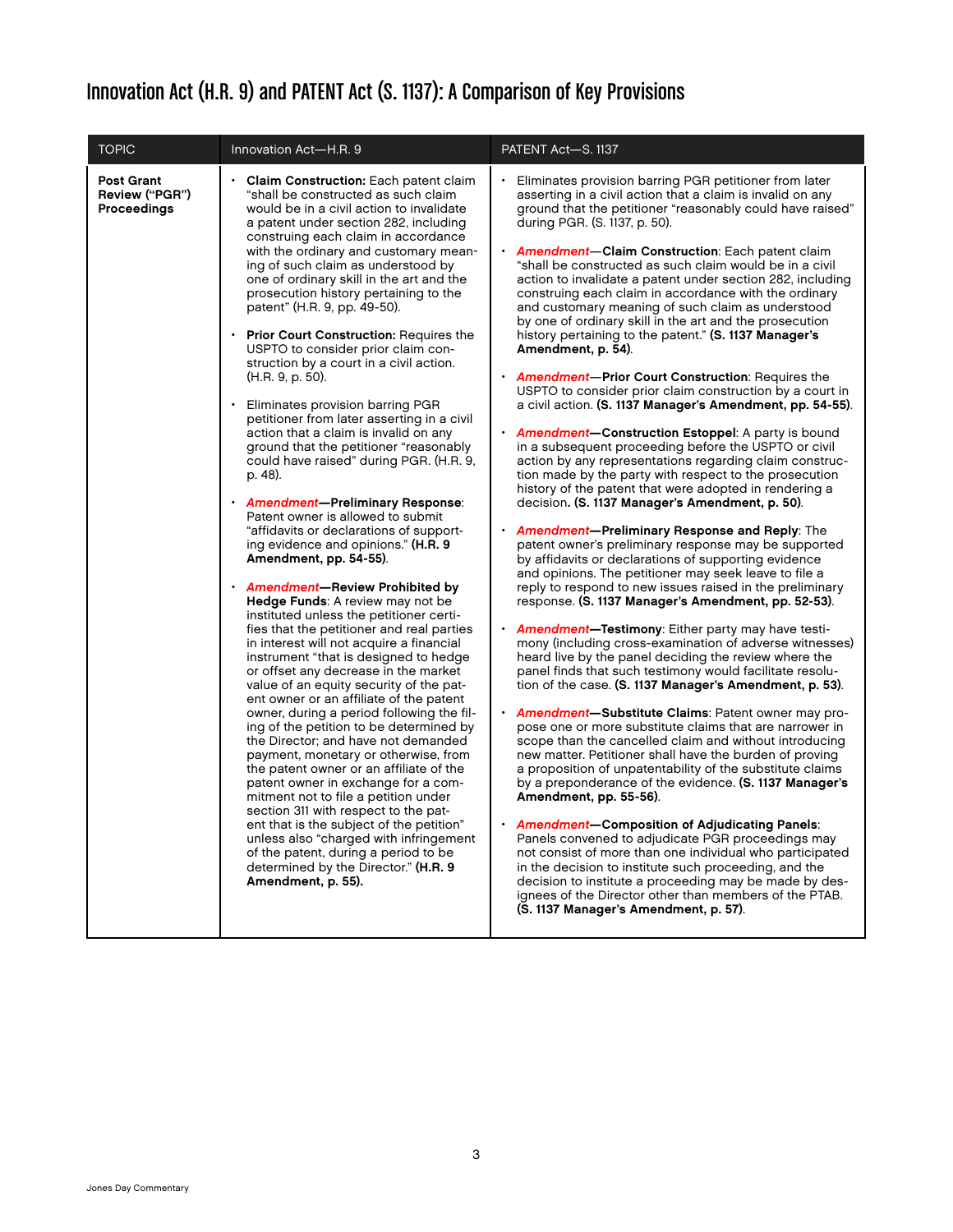| <b>TOPIC</b>                                  | Innovation Act-H.R. 9                                                                                                                                                                                                                                                                                                                                                                                                                                                                                                                                                                                       | PATENT Act-S. 1137                                                                                                                                                                                                                                                                                                                                                                                                                                                                                                                                                                                                                                                                                                                                                                                                                                                                                                                                                                                                                                                                                                                                                                                                                                                                                                                                                                                                                                                                                                                                   |
|-----------------------------------------------|-------------------------------------------------------------------------------------------------------------------------------------------------------------------------------------------------------------------------------------------------------------------------------------------------------------------------------------------------------------------------------------------------------------------------------------------------------------------------------------------------------------------------------------------------------------------------------------------------------------|------------------------------------------------------------------------------------------------------------------------------------------------------------------------------------------------------------------------------------------------------------------------------------------------------------------------------------------------------------------------------------------------------------------------------------------------------------------------------------------------------------------------------------------------------------------------------------------------------------------------------------------------------------------------------------------------------------------------------------------------------------------------------------------------------------------------------------------------------------------------------------------------------------------------------------------------------------------------------------------------------------------------------------------------------------------------------------------------------------------------------------------------------------------------------------------------------------------------------------------------------------------------------------------------------------------------------------------------------------------------------------------------------------------------------------------------------------------------------------------------------------------------------------------------------|
| Inter Partes<br>Review ("IPR")<br>Proceedings | Claim Construction: Same as for PGR,<br>above. (H.R. 9, pp. 48-49);<br>(H.R. 9 Amendment, p. 53).<br>• Prior Court Construction: Same as for<br>PGR, above. (H.R. 9, p. 49).<br>· Amendment-Review Prohibited by<br>Hedge Funds: Same as for PGR, above.<br>(H.R. 9 Amendment, p. 54).<br>· Amendment-Preliminary Response:<br>Same as for PGR, above.<br>(H.R. 9 Amendment, p. 54).<br>• Amendment-Reply: Petitioner may<br>reply to new issues raised by patent<br>owner in its Preliminary Response upon<br>the director's grant of a request to file<br>such a reply. (H.R. 9 Amendment,<br>pp. 58-59). | • Amendment-Statutory Bar: An IPR may not be instituted<br>to a particular claim of a patent if the petition requesting<br>the proceeding is filed more than one year after the date<br>on which the petitioner is served with a complaint alleg-<br>ing infringement of that patent claim. This does not apply<br>to a request for joinder. (S. 1137 Manager's Amendment,<br>p. 45).<br>• <b>Amendment-Joinder:</b> A petitioner may petition to add<br>additional patent claims in an IPR in which the peti-<br>tioner is a party, if such petition is made within one year<br>after the date on which the petition is served with an<br>amended complaint for the first time alleging infringe-<br>ment of those patent claims to be added. (S. 1137<br>Manager's Amendment, p. 45).<br>• Amendment-Claim Construction: Same as for PGR,<br>above. (S. 1137 Manager's Amendment, p. 48).<br>• Amendment-Prior Court Construction: Same as for<br>PGR, above. (S. 1137 Manager's Amendment, p. 48).<br>• Amendment-Construction Estoppel: Same as for PGR,<br>above. (S. 1137 Manager's Amendment, p. 46).<br>· Amendment-Preliminary Response and Reply: Same<br>as for PGR, above. (S. 1137 Manager's Amendment,<br>p. 43).<br>• Amendment-Testimony: Same as for PGR, above. (S.<br>1137 Manager's Amendment, p. 47).<br>· Amendment-Substitute Claims: Same as for PGR,<br>above. (S. 1137 Manager's Amendment, p. 48).<br>· Amendment-Composition of Adjudicating Panels:<br>Same as for PGR, above. (S. 1137 Manager's<br>Amendment, p. 57). |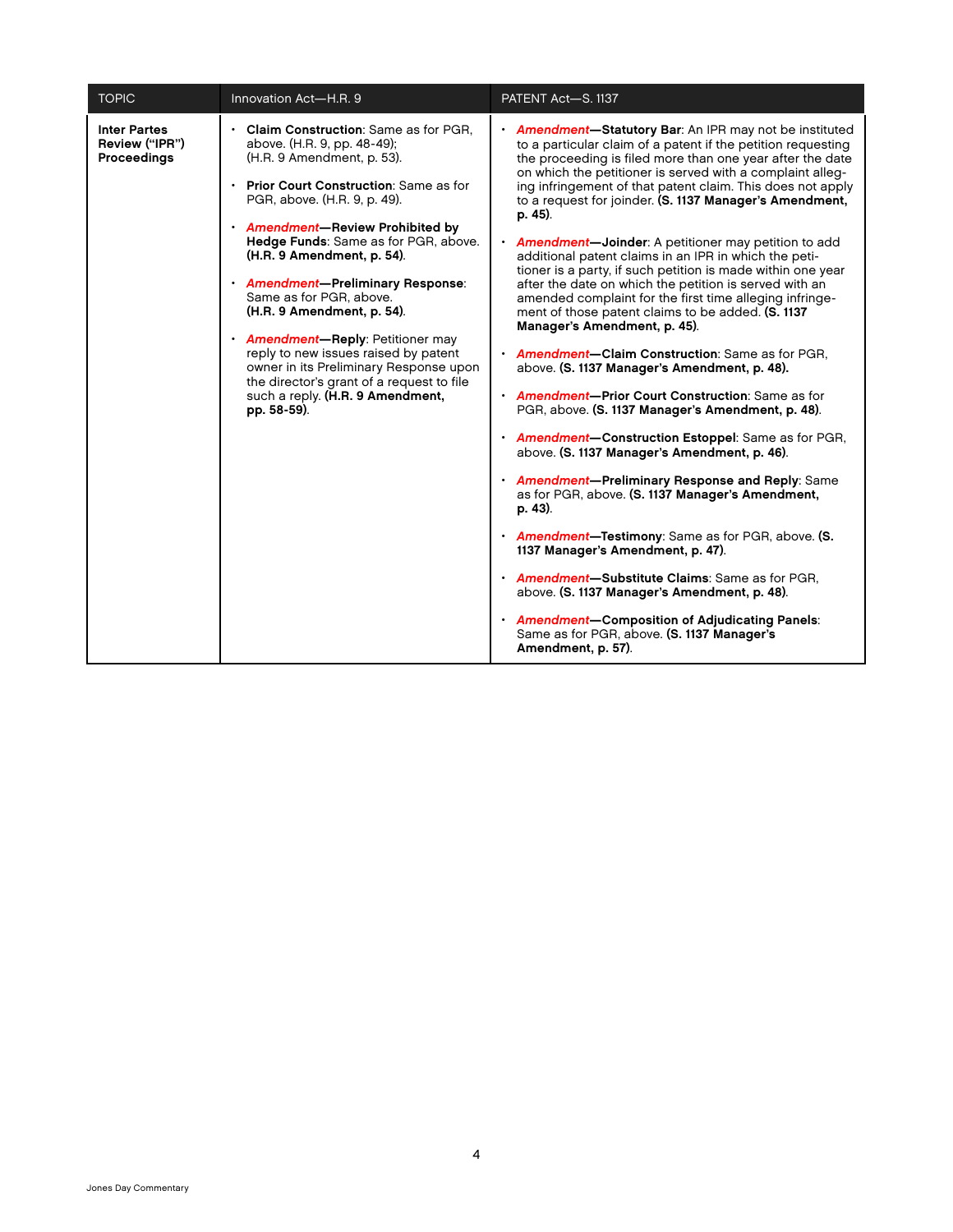| <b>TOPIC</b>                       | Innovation Act-H.R. 9                                                                                                                                                                                                                                                                                                                                                                                                                                                                                                                                                                                                                                                                                                                                                                                                                                                                                                                                                               | PATENT Act-S. 1137                                                                                                                                                                                                                                                                                                                                                                                                                                                                                                                                                                                                                                                                                                                                                                                                                                                                                                                                                                                                                                                                                                                                                                                                                                                                                                                                                                                                                                                                                                                                                                                                                                                                                                                                                                                                                                                                                                                                                                                                                                                                                                                                                                                                                                                                                                                                                                                                                                                                                                                                                                                                                                                                                                                                                                                                                                                                                                                                                                                                                                                                                                                                                                             |
|------------------------------------|-------------------------------------------------------------------------------------------------------------------------------------------------------------------------------------------------------------------------------------------------------------------------------------------------------------------------------------------------------------------------------------------------------------------------------------------------------------------------------------------------------------------------------------------------------------------------------------------------------------------------------------------------------------------------------------------------------------------------------------------------------------------------------------------------------------------------------------------------------------------------------------------------------------------------------------------------------------------------------------|------------------------------------------------------------------------------------------------------------------------------------------------------------------------------------------------------------------------------------------------------------------------------------------------------------------------------------------------------------------------------------------------------------------------------------------------------------------------------------------------------------------------------------------------------------------------------------------------------------------------------------------------------------------------------------------------------------------------------------------------------------------------------------------------------------------------------------------------------------------------------------------------------------------------------------------------------------------------------------------------------------------------------------------------------------------------------------------------------------------------------------------------------------------------------------------------------------------------------------------------------------------------------------------------------------------------------------------------------------------------------------------------------------------------------------------------------------------------------------------------------------------------------------------------------------------------------------------------------------------------------------------------------------------------------------------------------------------------------------------------------------------------------------------------------------------------------------------------------------------------------------------------------------------------------------------------------------------------------------------------------------------------------------------------------------------------------------------------------------------------------------------------------------------------------------------------------------------------------------------------------------------------------------------------------------------------------------------------------------------------------------------------------------------------------------------------------------------------------------------------------------------------------------------------------------------------------------------------------------------------------------------------------------------------------------------------------------------------------------------------------------------------------------------------------------------------------------------------------------------------------------------------------------------------------------------------------------------------------------------------------------------------------------------------------------------------------------------------------------------------------------------------------------------------------------------------|
| <b>Bad Faith Demand</b><br>Letters | Articulates the "sense of Congress"<br>that it is an abuse of the patent system<br>and against public policy for a party to<br>send out purposely evasive demand<br>letters to end users alleging patent<br>infringement. Any actions or litigation<br>stemming from sending a purposely<br>evasive demand letter should be<br>considered "a fraudulent or deceptive<br>practice and an exceptional circum-<br>stance when considering whether the<br>litigation is abusive." (H.R. 9, pp. 14-15).<br>Claimant asserting willful infringement<br>"may not rely on evidence of pre-suit<br>notification unless such notification<br>identifies with particularity the asserted<br>patent, identifies the product or pro-<br>cess accused, identifies the ultimate<br>parent entity of the claimant, and<br>explains with particularity, to the extent<br>possible following reasonable inves-<br>tigation or inquiry, how the product or<br>process infringes." (H.R. 9, pp. 15-16). | Initial written notice in a civil action alleging infringe-<br>ment of a patent shall contain: (A) identification of each<br>patent and at least one claim of each patent alleged to<br>be infringed; (B) identification of each product that is<br>believed to infringe one or more claims; (C) a detailed<br>description of the reasons why plaintiff believes each<br>patent is infringed; (D) notice to infringer that they may<br>have the right to a stay of any suit; (E) the identity of any<br>person with the right to enforce each patent; and (F) a<br>short and plain statement as to how a proposed com-<br>pensation was determined if compensation is proposed.<br>(S. 1137, pp. 32-34).<br>• Claimant asserting willful infringement "may not rely on<br>evidence of pre-suit notification" unless such notification<br>complies with the standards set out above. (S. 1137, p. 35).<br>Does not apply to communications regarding existing<br>licensing arrangements or any communications after the<br>initial written communication. (S. 1137, pp. 36-38).<br>• It shall be "an unfair or deceptive practice," and a viola-<br>tion of the Federal Trade Commission Act, for a person<br>to send a written communication alleging infringement if<br>the sender falsely:<br>represents that administrative or judicial relief has<br>been sought against the recipient; or<br>threatens litigation if compensation is not paid or the<br>communication is not responded to; and<br>there is a pattern of false statements having been<br>made without litigation or other relief having been<br>sought. (S. 1137, p. 36).<br>• It shall be "an unfair or deceptive practice" if assertions<br>contained in the communication lack reasonable basis in<br>fact or law because:<br>• the sender is not a person with the right to license<br>and enforce the patent;<br>communications seek compensation based on activi-<br>٠<br>ties after a patent has expired;<br>communications seek compensation for a patent<br>that has been held to be invalid or unenforceable in a<br>final or administrative judicial proceeding that is not<br>appealable.<br>communications seek compensation for activities<br>the sender knows do not infringe the patent because<br>such activities are authorized by the patentee;<br>communications falsely represent that an investigation<br>of the alleged infringement has occurred; or<br>• communications falsely state that litigation has been<br>filed against or a license has been paid by persons<br>similarly situated to the recipient. (S. 1137, pp. 37-38).<br>• It shall be "an unfair or deceptive practice" if the content<br>of the written communication is likely to mislead a recipi-<br>ent because the content fails to include facts to inform<br>recipient of:<br>• the identity of the person asserting a right to license<br>or enforce the patent;<br>the patent alleged to have been infringed; and<br>at least one product or other activity that is alleged<br>to infringe the identified patent or patents and, unless<br>readily available, an explanation of the allegation. (S.<br>1137, pp. 38-39). |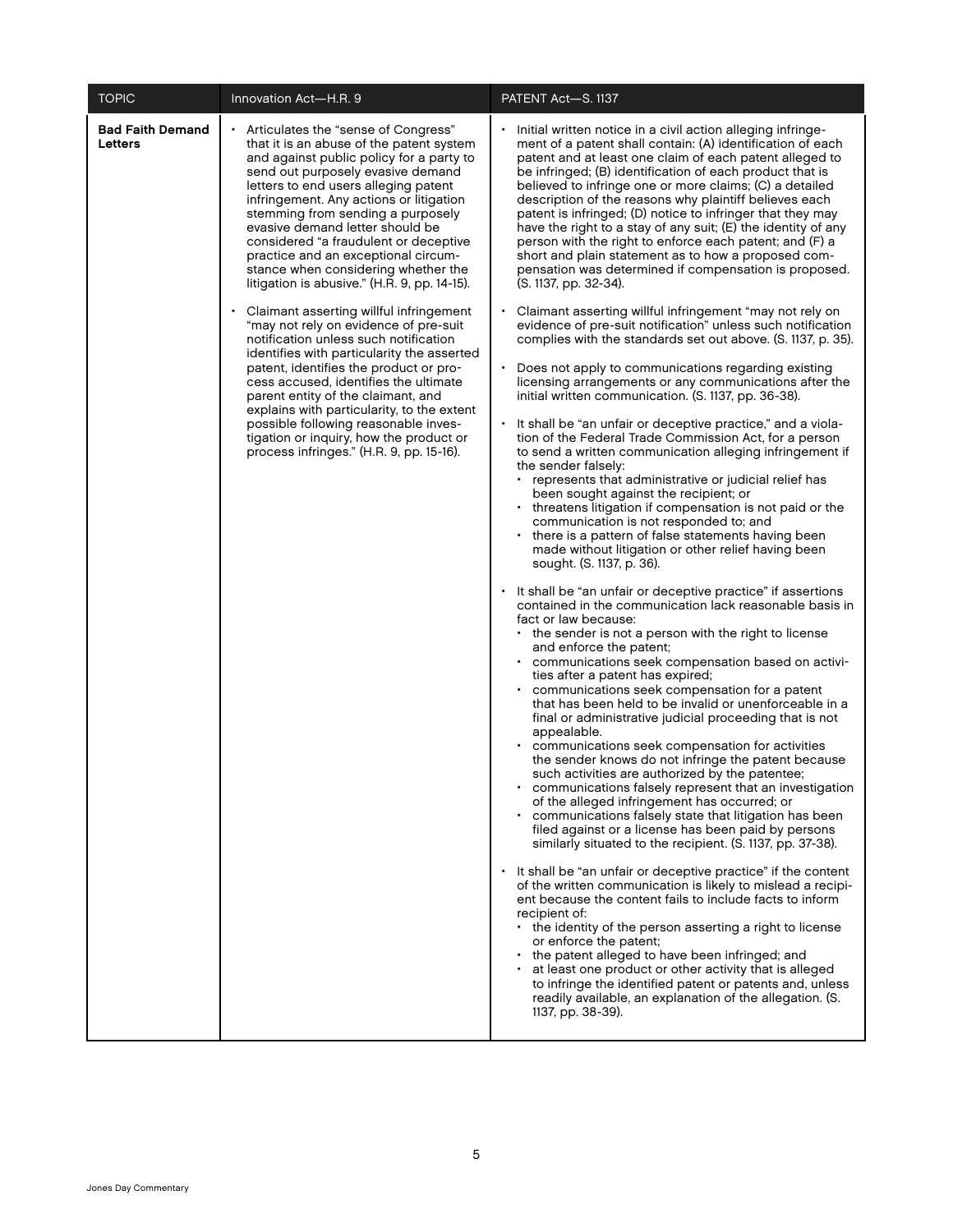| <b>TOPIC</b> | Innovation Act-H.R. 9                                                                                                                                                                                                                                                                                                                                                                                                                                                                                                                                                                                                                                                                                                                                                                                                            | PATENT Act-S. 1137 |
|--------------|----------------------------------------------------------------------------------------------------------------------------------------------------------------------------------------------------------------------------------------------------------------------------------------------------------------------------------------------------------------------------------------------------------------------------------------------------------------------------------------------------------------------------------------------------------------------------------------------------------------------------------------------------------------------------------------------------------------------------------------------------------------------------------------------------------------------------------|--------------------|
| Venue        | <b>Amendment-Venue for Civil Actions:</b><br>A civil action for patent infringement<br>may be brought only in a judicial<br>district where the defendant has<br>its principle place of business or is<br>incorporated; has committed an act<br>of infringement and has a regular and<br>established physical facility; has con-<br>sented to be sued: where the invention<br>was conceived or reduced to prac-<br>tice; where significant research and<br>development of an invention claimed<br>occurred at a regular and established<br>physical facility; and where a party<br>has a regular and established physical<br>facility where management of research,<br>manufacturing, and implementation of<br>manufacturing process of the claimed<br>invention of the patents-at-suit occurs.<br>(H.R. 9 Amendment, pp. 19-20). | N/A                |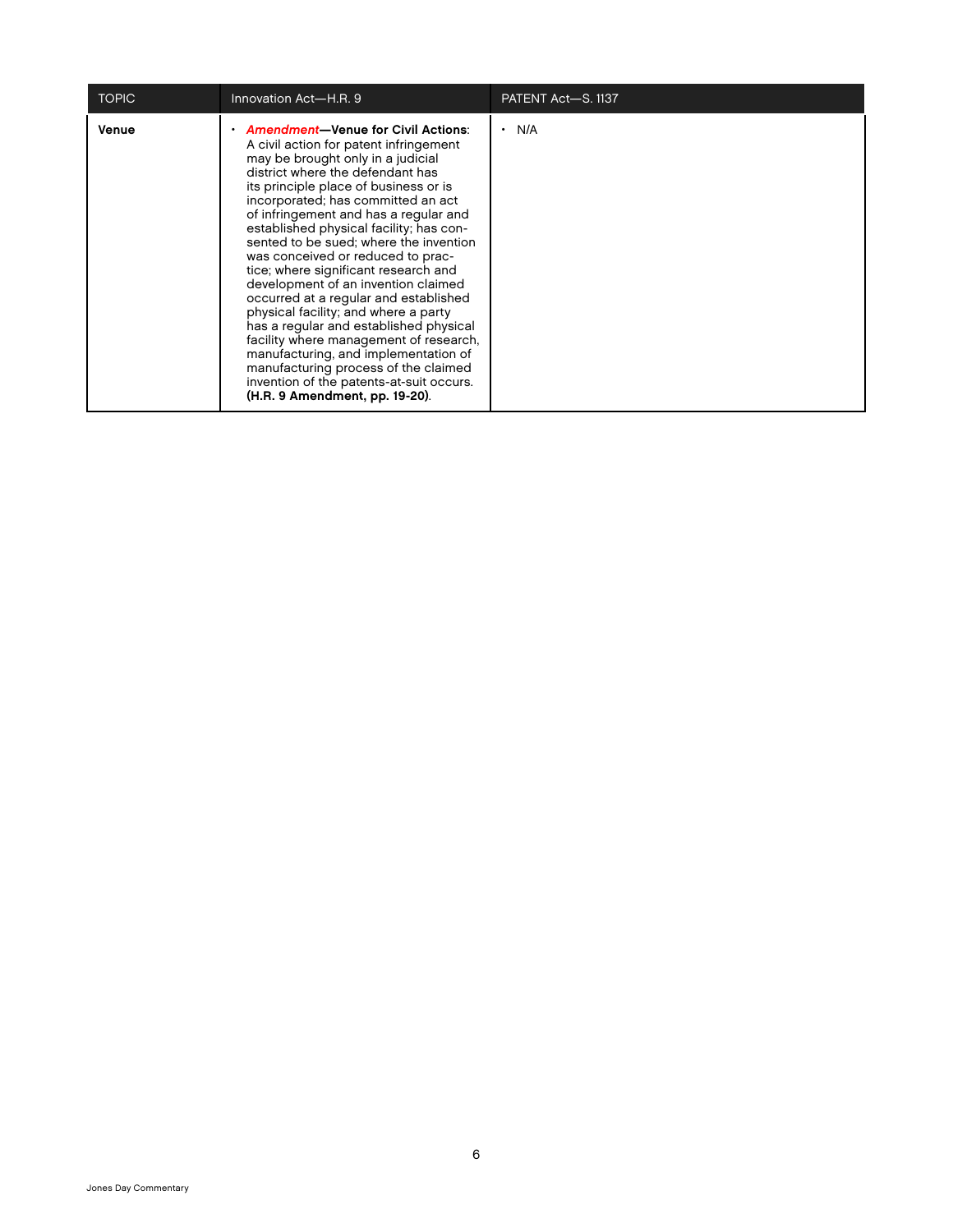| <b>TOPIC</b>                                            | Innovation Act-H.R. 9                                                                                                                                                                                                                                                                                                                                                                                                                                                                                                                                                                                                                                                                                                                                                                                                             | PATENT Act-S. 1137                                                                                                                                                                                                                                                                                                                                                                                                                                                                                                                                                                                                                                                                                                                                                                                                                                                                                                                                                                                                                                                                                                                                                                                                                                                                                                                                                                                                                                                                                                                                                                                                                                                                                                                                                                                                                                                                                                                                                                                                                                                                                                                                                                                                                                                                                                                                                                                                                                                                                                                                                                                 |
|---------------------------------------------------------|-----------------------------------------------------------------------------------------------------------------------------------------------------------------------------------------------------------------------------------------------------------------------------------------------------------------------------------------------------------------------------------------------------------------------------------------------------------------------------------------------------------------------------------------------------------------------------------------------------------------------------------------------------------------------------------------------------------------------------------------------------------------------------------------------------------------------------------|----------------------------------------------------------------------------------------------------------------------------------------------------------------------------------------------------------------------------------------------------------------------------------------------------------------------------------------------------------------------------------------------------------------------------------------------------------------------------------------------------------------------------------------------------------------------------------------------------------------------------------------------------------------------------------------------------------------------------------------------------------------------------------------------------------------------------------------------------------------------------------------------------------------------------------------------------------------------------------------------------------------------------------------------------------------------------------------------------------------------------------------------------------------------------------------------------------------------------------------------------------------------------------------------------------------------------------------------------------------------------------------------------------------------------------------------------------------------------------------------------------------------------------------------------------------------------------------------------------------------------------------------------------------------------------------------------------------------------------------------------------------------------------------------------------------------------------------------------------------------------------------------------------------------------------------------------------------------------------------------------------------------------------------------------------------------------------------------------------------------------------------------------------------------------------------------------------------------------------------------------------------------------------------------------------------------------------------------------------------------------------------------------------------------------------------------------------------------------------------------------------------------------------------------------------------------------------------------------|
| <b>Cost Shifting</b><br>Including<br>Attorneys'<br>Fees | • Court shall award fees to prevailing<br>party unless the position and conduct<br>of nonprevailing party were reason-<br>ably justified in law and fact or special<br>circumstances (e.g., severe economic<br>hardship to named inventor) make<br>such an award unjust. (H.R. 9, p. 6).<br>If nonprevailing party is unable to pay,<br>court may make fees recoverable<br>against joined "interested party" (an<br>assignee, a party with right to enforce<br>or sublicense the patent, or a party<br>with direct financial interest in the pat-<br>ent). (H.R. 9, p. 6).<br>Party asserting claim, who later<br>extends covenant not to sue, is<br>deemed "nonprevailing party" unless<br>that party would have been entitled at<br>the time of extending the covenant to<br>voluntarily dismiss the action. (H.R. 9, p.<br>7). | Articulates the "sense of Congress" that, in patent cases,<br>reasonable attorneys' fees should be paid by a nonpre-<br>vailing party whose litigation position or conduct is not<br>objectively reasonable. (S. 1137, p. 24).<br>The court shall determine whether the position of the<br>nonprevailing party was objectively reasonable in law<br>and fact, and whether the conduct of the nonprevailing<br>party was objectively reasonable. If not, the court shall<br>award fees to prevailing party unless special circum-<br>stances (e.g., severe economic hardship to named inven-<br>tor) make such an award unjust. (S. 1137, pp. 24-25).<br>• Amendment-Special circumstances include undue<br>economic hardship to a named inventor or an institu-<br>tion of higher education as defined in section 101(a) of<br>the Higher Education Act of 1965. (S. 1137 Manager's<br>Amendment, p. 24).<br><b>Amendment-The prevailing party shall bear the</b><br>burden of demonstrating that the prevailing party is<br>entitled to an award. (S. 1137 Manager's Amendment,<br>p. 24).<br>• A party defending against a claim of infringement may<br>file a statement holding a good faith belief that the<br>primary business of the party alleging infringement is<br>the assertion and enforcement of patents. In response<br>to being served with such a statement, a party alleging<br>infringement shall file a certification that: (i) establishes<br>that it will have sufficient funds to satisfy an award of<br>reasonable attorneys' fees; (ii) demonstrates that its<br>primary business is not assertion and enforcement of<br>patents; (iii) identifies interested parties; or (iv) states that<br>it has no such interested parties. (S. 1137, pp. 25-27).<br>Notice to interested parties shall be provided prior to fil-<br>ing of the certification by the party defending against the<br>claim of infringement. (S. 1137, pp. 27-28).<br>Any interested parties who are timely served with notice<br>and do not renounce their interest may be held account-<br>able for any fees, or a portion thereof, in the event that<br>the party alleging infringement cannot satisfy the full<br>amount of the award. (S. 1137, p. 28).<br>Institutions of higher education may exempt themselves<br>from the applicability of this subsection. (S. 1137, p. 29).<br>Claims under section 271(e) (Hatch-Waxman cases) are<br>exempt from this subsection; the court may award rea-<br>sonable attorneys' fees to the prevailing party in excep-<br>tional cases. (S. 1137, p. 31). |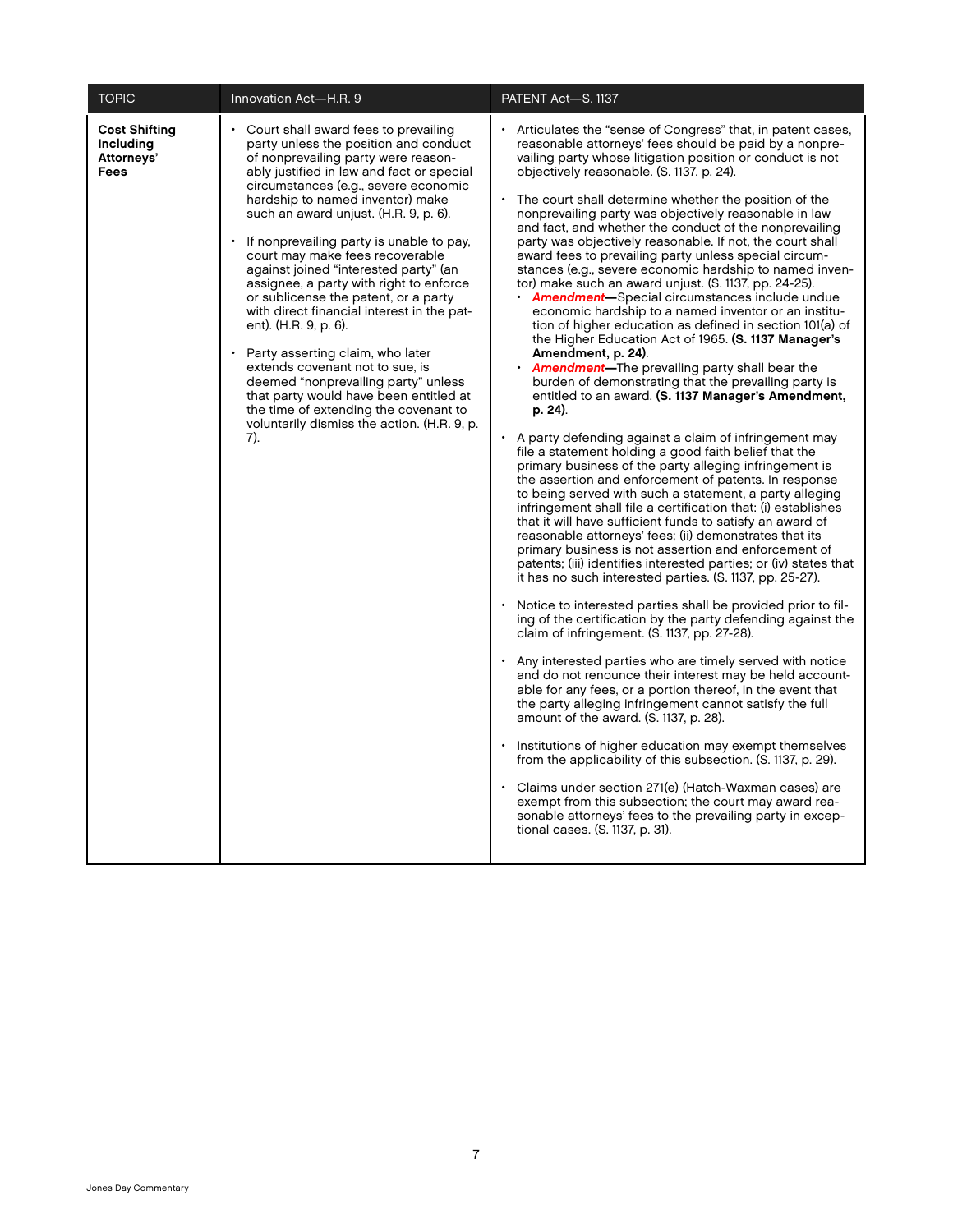| <b>TOPIC</b>                                                                                                                                                                                                                                                                     | Innovation Act-H.R. 9                                                                                                                                                                                                                                       | PATENT Act-S. 1137                                                                                                                                                                                                                                                                                                                                                                                                                                                                         |
|----------------------------------------------------------------------------------------------------------------------------------------------------------------------------------------------------------------------------------------------------------------------------------|-------------------------------------------------------------------------------------------------------------------------------------------------------------------------------------------------------------------------------------------------------------|--------------------------------------------------------------------------------------------------------------------------------------------------------------------------------------------------------------------------------------------------------------------------------------------------------------------------------------------------------------------------------------------------------------------------------------------------------------------------------------------|
| Pleadings and<br><b>Disclosure of Real</b><br>the allegedly infringing products or<br>Party-in-Interest<br>processes; the plaintiff's authority to<br>("RPI")<br>other complaints filed related to each<br>asserted patent; and any licensing<br>commitments. (H.R. 9, pp. 2-5). | A complaint must include each patent,<br>claim, and element allegedly infringed;<br>assert each patent; a description of the<br>plaintiff's principal business; a list of all                                                                               | Form 18 is eliminated. A party alleging infringement must<br>identify each patent and claim allegedly infringed. For<br>each such claim, the pleading shall also include "an<br>identification of each accused process, machine, manu-<br>facture, or composition of matter," and for each such<br>accused instrumentality, the pleading shall include "the<br>name or model number of each accused instrumentality"<br>or a description if no model number exists.<br>(S. 1137, pp. 2-4). |
|                                                                                                                                                                                                                                                                                  | • A complaint must also include a theory<br>of how each accused product or pro-<br>cess is allegedly infringing each identi-<br>fied patent. (H.R. 9, pp. 3-4).<br>Upon filing of an initial complaint for<br>$\bullet$                                     | For each allegedly infringing claim, the pleading shall<br>also include a "description of the elements thereof that<br>are alleged to be infringed by the accused instrumental-<br>ity and how the accused instrumentality is alleged to<br>infringe those elements." (S. 1137, p. 4).                                                                                                                                                                                                     |
|                                                                                                                                                                                                                                                                                  | patent infringement (except in ANDA<br>cases), the plaintiff shall disclose to<br>court, USPTO, and adverse parties<br>the identity of the following parties as<br>related to the patent at issue:                                                          | For each claim of indirect infringement, there shall be a<br>requirement of a "description of the acts of the alleged<br>infringer that are alleged to contribute to or induce the<br>direct infringement." (S. 1137, p. 4).                                                                                                                                                                                                                                                               |
|                                                                                                                                                                                                                                                                                  | • the assignee, and ultimate parent<br>entity thereof,<br>• any entity with a right to sublicense                                                                                                                                                           | • These heightened requirements do not apply to claims<br>under the Hatch-Waxman Act. (S. 1137, p. 5).                                                                                                                                                                                                                                                                                                                                                                                     |
|                                                                                                                                                                                                                                                                                  | or enforce the patent, and any par-<br>ent entity thereof,<br>any entity, other than the plaintiff,<br>$\bullet$<br>that the plaintiff knows to have a<br>financial interest in the patent or<br>patents at issue or the plaintiff.<br>(H.R. 9, pp. 16-17). | Upon filing an initial complaint for patent infringement,<br>the plaintiff shall disclose to court, USPTO, and adverse<br>parties the identity of the following parties as related to<br>the patent at issue:<br>the assignee, and ultimate parent entity thereof,<br>any entity with a right to sublicense or enforce the<br>patent, and any parent entity thereof,<br>any entity, other than the plaintiff, that the plaintiff                                                           |
|                                                                                                                                                                                                                                                                                  | Financial interest is defined as owner-<br>ship/control of >5% of plaintiff or right<br>to receive proceeds from assertion of                                                                                                                               | knows to have a financial interest in the patent or<br>patents at issue or the plaintiff. (S. 1137, pp. 7-8).                                                                                                                                                                                                                                                                                                                                                                              |
|                                                                                                                                                                                                                                                                                  | patent. (H.R. 9, p. 18).<br>• Court may join "interested party" upon<br>showing by defendant that plaintiff has<br>no substantial interest in the subject<br>matter at issue other than asserting the<br>patent in litigation. (H.R. 9, p. 8).              | Financial interest is defined as ownership/control of<br>>20% of plaintiff or right to receive proceeds from asser-<br>tion of patent. (S. 1137, p. 6).                                                                                                                                                                                                                                                                                                                                    |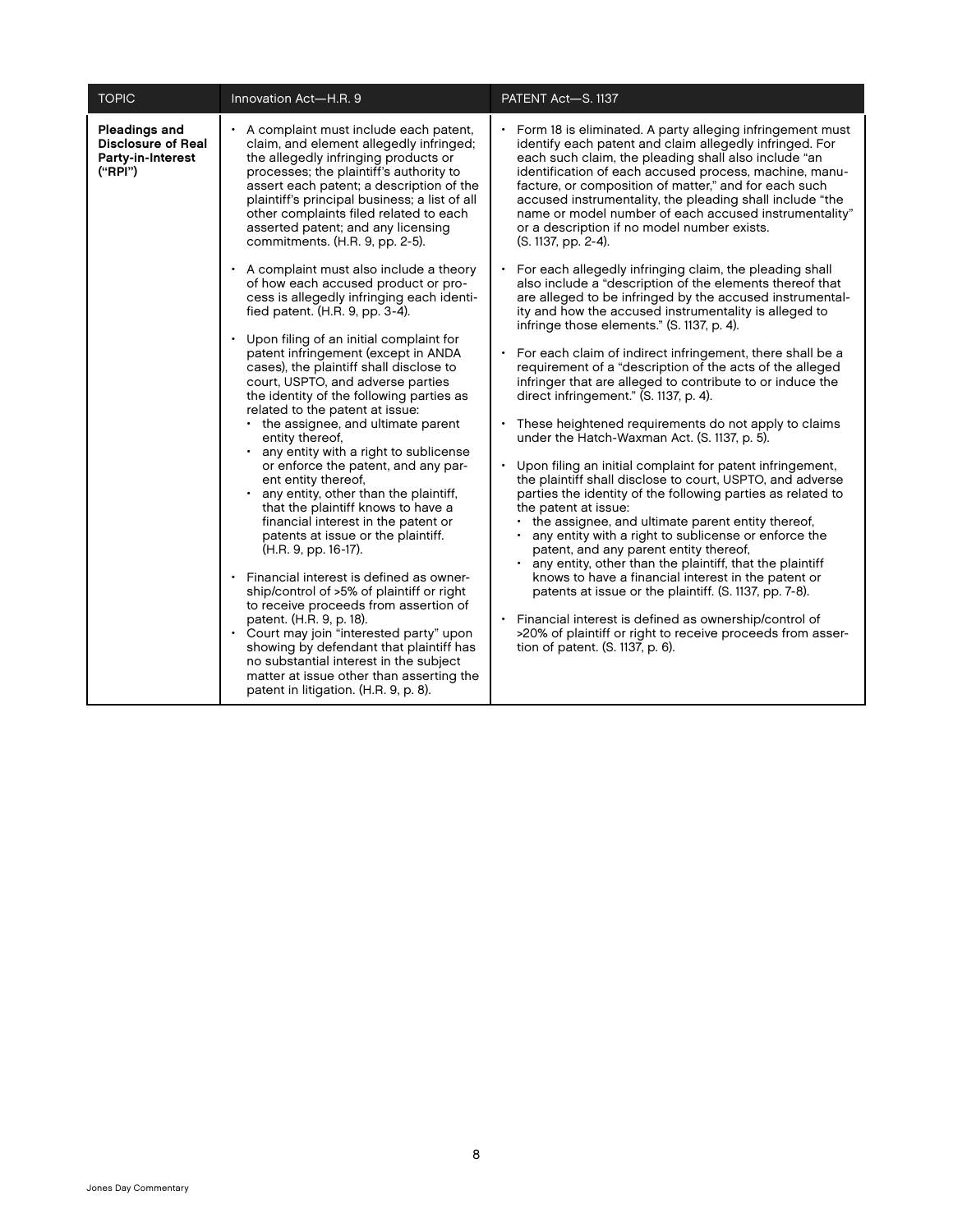| <b>TOPIC</b>                                                                                        | Innovation Act-H.R. 9                                                                                                                                                                                                                                                                                                                                                                                                                                                                                                                                                                                                                                                                                                                                                                                                                                                                                                                                                                                                                                                                                                                                                                                                                  | PATENT Act-S. 1137                                                                                                                                                                                                                                                                                                                                                                                                                                                                                                                                                                                                                                                                                                                                                                                                                                                                                                                                                                                                                                                                                                                                                                                 |
|-----------------------------------------------------------------------------------------------------|----------------------------------------------------------------------------------------------------------------------------------------------------------------------------------------------------------------------------------------------------------------------------------------------------------------------------------------------------------------------------------------------------------------------------------------------------------------------------------------------------------------------------------------------------------------------------------------------------------------------------------------------------------------------------------------------------------------------------------------------------------------------------------------------------------------------------------------------------------------------------------------------------------------------------------------------------------------------------------------------------------------------------------------------------------------------------------------------------------------------------------------------------------------------------------------------------------------------------------------|----------------------------------------------------------------------------------------------------------------------------------------------------------------------------------------------------------------------------------------------------------------------------------------------------------------------------------------------------------------------------------------------------------------------------------------------------------------------------------------------------------------------------------------------------------------------------------------------------------------------------------------------------------------------------------------------------------------------------------------------------------------------------------------------------------------------------------------------------------------------------------------------------------------------------------------------------------------------------------------------------------------------------------------------------------------------------------------------------------------------------------------------------------------------------------------------------|
| <b>Stays of Litigation</b><br><b>Against End Users</b>                                              | Court shall grant a motion to stay at<br>least the portion of the action against<br>a covered customer related to infringe-<br>ment of a patent if (H.R. 9, p. 22):<br>• the covered manufacturer and the<br>covered customer consent in writing<br>to the stay<br>• the manufacturer is a party to the<br>action or to a separate action involv-<br>ing the same patent or patents<br>related to the same covered product<br>or process<br>the covered customer agrees to<br>$\bullet$<br>be bound by any issues that are in<br>common with the covered manufac-<br>turer and are finally decided.<br>Motion must be filed within the later of<br>120 days or the date the first schedul-<br>ing order is entered.<br>Customer must agree to be bound by<br>any issues finally decided as to the<br>manufacturer. (H.R. 9, p. 23).<br>If manufacturer seeks or consents to<br>entry of a consent judgment or does<br>not appeal a final decision, court may<br>determine that decision is not binding<br>on customer. (H.R. 9, pp. 23-24).<br>The stay may be lifted where manufac-<br>turer suit will not resolve major issue<br>in customer suit or is unjust to the<br>party moving to lift the stay. (H.R. 9, pp.<br>$23 - 24$ ). | Court shall grant a motion to stay at least the portion<br>of the action against a covered customer related to<br>infringement of a patent if (S. 1137, pp. 13-14):<br>the manufacturer is a party to the action or to a<br>separate action involving the same patent or patents<br>related to the same covered product or process<br>the covered customer agrees to be bound by any<br>issues that are in common with the covered manufac-<br>turer and are finally decided, but only for those issues<br>for which all elements of issue preclusion are met.<br>Motion must be filed within the later of 120 days or the<br>date the first scheduling order is entered (S. 1137, p. 14).<br>Motion may be granted only if the manufacturer and<br>customer agree in writing to the stay (S. 1137, p. 14).<br>The stay may be lifted where manufacturer suit will not<br>resolve major issue in customer suit or is unjust to the<br>party moving to lift the stay. (S. 1137, pp. 14-15).<br>If manufacturer obtains or consents to entry of a consent<br>judgment or fails to appeal a final decision, court may<br>determine that decision is not binding on customer. (S.<br>1137, pp. 15-16). |
| Expanding<br><b>Transitional</b><br>Program for<br><b>Covered Business</b><br><b>Method Patents</b> | Amends scope of prior art to include<br>102(e) prior art (in addition to 102(a)<br>prior art). (H.R. 9, p. 53).<br>Allows USPTO Director to waive fee.<br>(H.R. 9, p. 54).                                                                                                                                                                                                                                                                                                                                                                                                                                                                                                                                                                                                                                                                                                                                                                                                                                                                                                                                                                                                                                                             | · NA                                                                                                                                                                                                                                                                                                                                                                                                                                                                                                                                                                                                                                                                                                                                                                                                                                                                                                                                                                                                                                                                                                                                                                                               |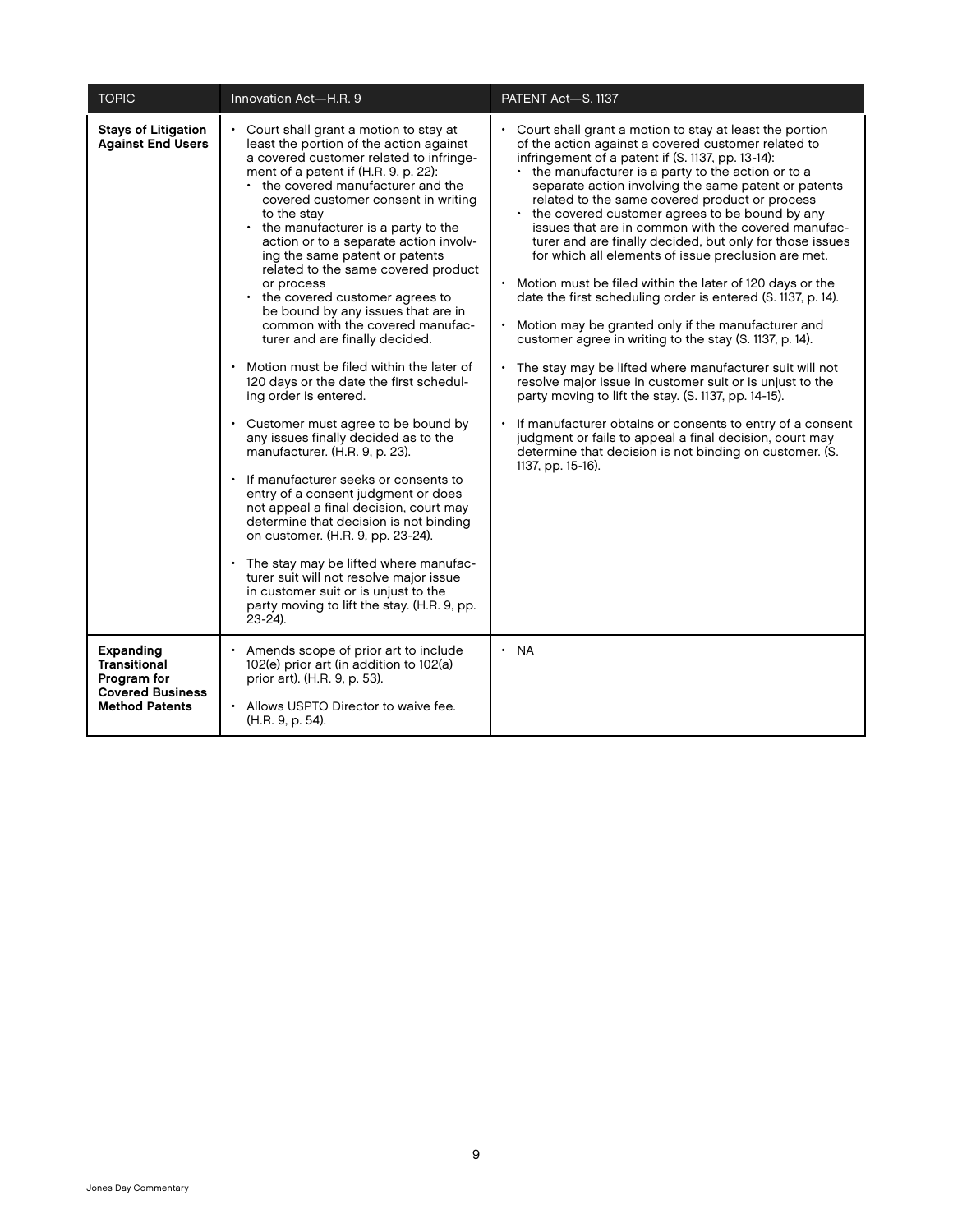| <b>TOPIC</b>                                                                              | Innovation Act-H.R. 9                                                                                                                                                                                                                                                                                                                                                                                                                                                                                                                                                                                                                                                                                                                                                                                                                                                                                                                                                                                                                                                                                                                                                                                                                                                                                                                                                                                                                                                                    | PATENT Act-S. 1137                                                                                                                                                                                                                                                                                                                                                                                                                                                                                                                                                                                                                                                                                                                                                                                                                                                                                                                                                                                                                                                                                                                                                                                                                                                                                      |
|-------------------------------------------------------------------------------------------|------------------------------------------------------------------------------------------------------------------------------------------------------------------------------------------------------------------------------------------------------------------------------------------------------------------------------------------------------------------------------------------------------------------------------------------------------------------------------------------------------------------------------------------------------------------------------------------------------------------------------------------------------------------------------------------------------------------------------------------------------------------------------------------------------------------------------------------------------------------------------------------------------------------------------------------------------------------------------------------------------------------------------------------------------------------------------------------------------------------------------------------------------------------------------------------------------------------------------------------------------------------------------------------------------------------------------------------------------------------------------------------------------------------------------------------------------------------------------------------|---------------------------------------------------------------------------------------------------------------------------------------------------------------------------------------------------------------------------------------------------------------------------------------------------------------------------------------------------------------------------------------------------------------------------------------------------------------------------------------------------------------------------------------------------------------------------------------------------------------------------------------------------------------------------------------------------------------------------------------------------------------------------------------------------------------------------------------------------------------------------------------------------------------------------------------------------------------------------------------------------------------------------------------------------------------------------------------------------------------------------------------------------------------------------------------------------------------------------------------------------------------------------------------------------------|
| <b>Identification of</b><br><b>Core Discovery</b><br>and Discovery<br><b>Fee Shifting</b> | Discovery prior to claim construction<br>ruling shall be limited to informa-<br>tion necessary to construe claims<br>or resolve motions. Limit does not<br>apply to actions seeking a preliminary<br>injunction based on competitive harm<br>or if parties voluntarily consent to be<br>excluded. (H.R. 9; pp. 12, 14).<br>Court shall expand discovery limits<br>in actions where resolution-specified<br>period of time necessarily affects the<br>rights of a party with respect to a pat-<br>ent, to ensure timely resolution of the<br>action. (H.R. 9, pp. 13-14).<br>Permits court to allow additional dis-<br>covery as necessary to prevent mani-<br>fest injustice. (H.R. 9, p. 14).<br>The Judicial Conference shall develop<br>rules on payment and prerequisites for<br>document discovery in addition to core<br>documentary evidence; provides spe-<br>cific proposals the Judicial Conference<br>should consider on discovery of core<br>and additional documentary evidence,<br>electronic communication, and discov-<br>ery timing. (H.R. 9, pp. 27-28).<br>The Judicial Conference "shall study<br>efficacy of rules and procedures" for<br>first four years after implementation<br>and authorizes modification following<br>this study; authorizes modification dur-<br>ing the first four years after implemen-<br>tation to prevent a manifest injustice,<br>the imposition of an excessively costly<br>requirement, or an unintended result.<br>(H.R. 9, p. 34). | Discovery shall be stayed pending resolution of: (i) a<br>motion to dismiss; (ii) a motion to transfer venue; and (iii)<br>a motion to sever accused infringers. (S. 1137, p. 17).<br>Court may allow limited discovery to resolve these<br>motions or a motion for preliminary relief, or if it finds that<br>additional discovery is necessary to preserve evidence.<br>(S. 1137, p. 17).<br>Parties may consent to be excluded, in whole or in part,<br>from discovery limitations. (S. 1137, p. 18).<br>· Claims under section 271(e) (Hatch-Waxman cases) are<br>excluded from discovery limitations. (S. 1137, p. 18).<br>The Judicial Conference shall develop rules on payment<br>and prerequisites for document discovery in addition to<br>core documentary evidence; provides specific proposals<br>the Judicial Conference should consider on discovery of<br>core and additional documentary evidence, electronic<br>communication, and discovery sequence and scope. (S.<br>1137, pp. 19-23).<br>The Judicial Conference shall develop case manage-<br>ment procedures to be implemented by U.S. district<br>courts and the Court of Federal Claims for all patent-<br>related actions, including initial disclosure and early<br>case management conference practices. (S. 1137, p. 23). |
| <b>Bankruptcy</b><br>Protection                                                           | Bars bankruptcy trustee from terminat-<br>ing certain licenses. (H.R. 9, pp. 37-38).<br>Adds trademarks to definition of "intel-<br>lectual property" in Title 11.<br>(H.R. 9, p. 37).<br>Regarding trademarks, holds bank-<br>ruptcy trustee to any contractual<br>obligation to monitor and control the<br>quality of a licensed product or ser-<br>vice. (H.R. 9, p. 38).                                                                                                                                                                                                                                                                                                                                                                                                                                                                                                                                                                                                                                                                                                                                                                                                                                                                                                                                                                                                                                                                                                             | Bars bankruptcy trustee from terminating certain<br>licenses. (S. 1137, p. 43).<br>Adds trademarks to definition of "intellectual property" in<br>Title 11. (S. 1137, p. 43).<br>Regarding trademarks, holds bankruptcy trustee to any<br>contractual obligation to monitor and control the quality<br>of a licensed product or service. (S. 1137, p. 44).                                                                                                                                                                                                                                                                                                                                                                                                                                                                                                                                                                                                                                                                                                                                                                                                                                                                                                                                              |
| <b>Double Patenting</b>                                                                   | Codifies doctrine of double patenting<br>for first-inventor-to-file patents. (H.R. 9,<br>pp. 50-52).                                                                                                                                                                                                                                                                                                                                                                                                                                                                                                                                                                                                                                                                                                                                                                                                                                                                                                                                                                                                                                                                                                                                                                                                                                                                                                                                                                                     | • NA                                                                                                                                                                                                                                                                                                                                                                                                                                                                                                                                                                                                                                                                                                                                                                                                                                                                                                                                                                                                                                                                                                                                                                                                                                                                                                    |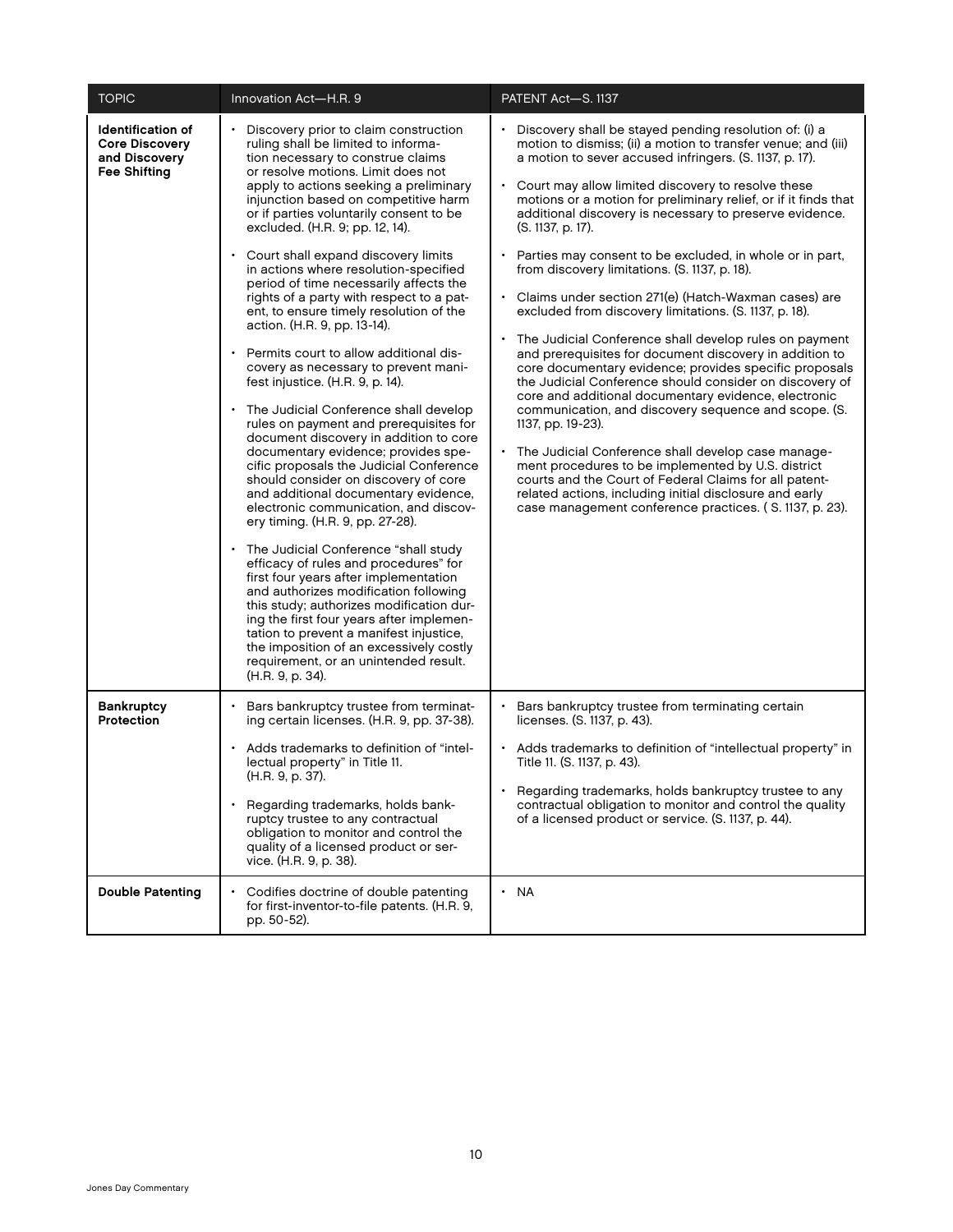| <b>TOPIC</b>                                                                                     | Innovation Act-H.R. 9  | PATENT Act-S. 1137                                                                                                                                                                                                                                                                                                                                                                                                                                                                                                                                                                                 |
|--------------------------------------------------------------------------------------------------|------------------------|----------------------------------------------------------------------------------------------------------------------------------------------------------------------------------------------------------------------------------------------------------------------------------------------------------------------------------------------------------------------------------------------------------------------------------------------------------------------------------------------------------------------------------------------------------------------------------------------------|
| <b>Transparency of</b><br><b>Patent Transfer</b>                                                 | <b>NA</b><br>$\bullet$ | • An assignment shall be recorded with the USPTO not<br>later than the date on which the patent is issued, and<br>when any subsequent assignment is made that results in<br>a change to the parent entity, not later than three months<br>after the date assignment is made or six months after<br>the closing date of a corporate acquisition. (S. 1137, pp.<br>$40-41$ ).<br>If the party asserting infringement failed to disclose<br>the assignment, the party may not recover increased<br>damages of attorneys' fees unless this denial would be<br>manifestly unjust. (S. 1137, pp. 41-42). |
| <b>Small Business</b><br><b>Provisions</b>                                                       | $\cdot$ NA             | • The USPTO shall develop educational resources for<br>small businesses to address concerns arising from pat-<br>ent infringement, and provide a user-friendly section on<br>the official website that is searchable by patent number<br>and notifies the public of patent cases brought in federal<br>court. (S. 1137, pp. 45-46).                                                                                                                                                                                                                                                                |
| <b>Studies on Patent</b><br>Transactions,<br><b>Patent Quality,</b><br>and Patent<br>Examination | <b>NA</b>              | Provides for a study on developing greater transparency<br>and accountability in patent transactions occurring on<br>the secondary market. (S. 1137, p. 47).<br>• Provides for a study to examine the idea of developing<br>a pilot program for patent small claims procedures in<br>certain judicial districts. (S. 1137, p. 48).<br>Provides for a study on examining the quality of busi-<br>ness method patents asserted in suits alleging patent<br>infringement. (S. 1137, p. 49).                                                                                                           |